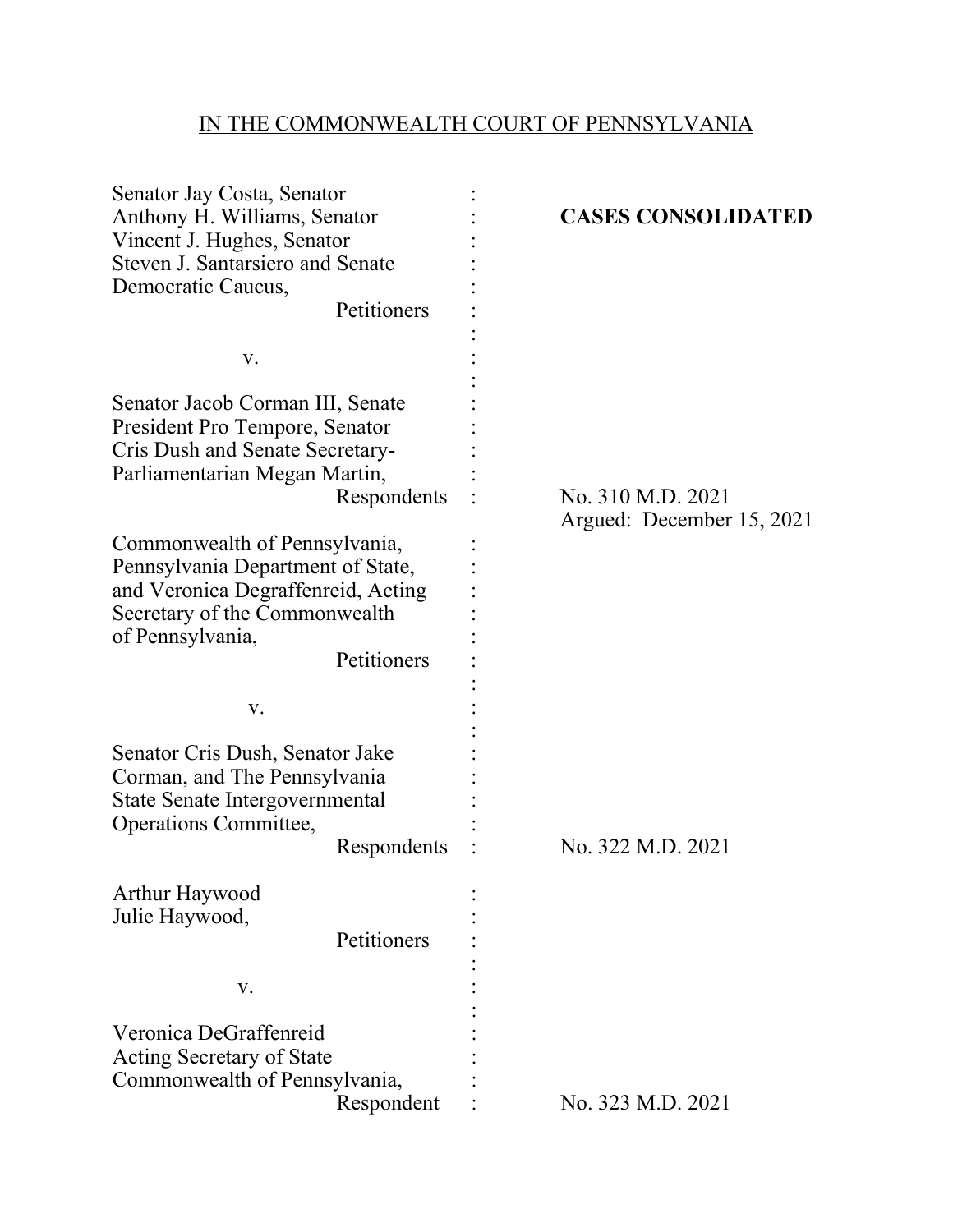## **PER CURIAM**

## **MEMORANDUM & ORDER**

Before the Court for disposition are Applications for Summary Relief<sup>1</sup> filed by Petitioners, Senators Jay Costa, Anthony H. Williams, Vincent J. Hughes, Steven J. Santarsiero, and the Senate Democratic Caucus (collectively, Senate Democrats); the Commonwealth of Pennsylvania, the Pennsylvania Department of State, and the Acting Secretary of the Commonwealth, Veronica Degraffenreid (collectively, Acting Secretary); Arthur Haywood and Julie Haywood (collectively, the Haywoods); and the League of Women Voters of Pennsylvania, Common Cause Pennsylvania, Make the Road Pennsylvania and eight registered voters<sup>2</sup> (collectively, Intervenors), seeking an order to quash a *subpoena duces tecum* issued by the Pennsylvania State Senate Intergovernmental Operations Committee (Senate Committee) to Veronica Degraffenreid, Acting Secretary of the Commonwealth. Respondents, Senators Jake Corman and Cris Dush and the Senate Committee (collectively, Senate Republicans), filed a Cross-Application for Summary Relief requesting a judgment that the Acting Secretary has not presented a basis for quashing the *subpoena duces tecum*. All applications for summary relief are denied.

The Senate Committee's subpoena seeks the production of 17 categories of election-related materials in the possession of the Department of State, some of which include the names, addresses, dates of birth, driver's license numbers, and partial social security numbers of all registered voters in the Commonwealth.

<span id="page-1-0"></span> $<sup>1</sup>$  At any time after the filing of a petition for review in an appellate or original jurisdiction matter,</sup> the court may on application enter judgment if the right of the applicant thereto is clear. PA.R.A.P. 1532(b). "The court may grant a motion for summary relief if a party's right to judgment is clear and there are no material issues of fact in dispute." *Peake v. Commonwealth*, 132 A.3d 506, 516 n.13 (Pa. Cmwlth. 2015).

<span id="page-1-1"></span> $2$  The eight registered voters are Roberta Winters, Nichita Sandru, Kathy Foster-Sandru, Robin Roberts, Kierstyn Zolfo, Michael Zolfo, Phyllis Hilley, and Ben Bowens.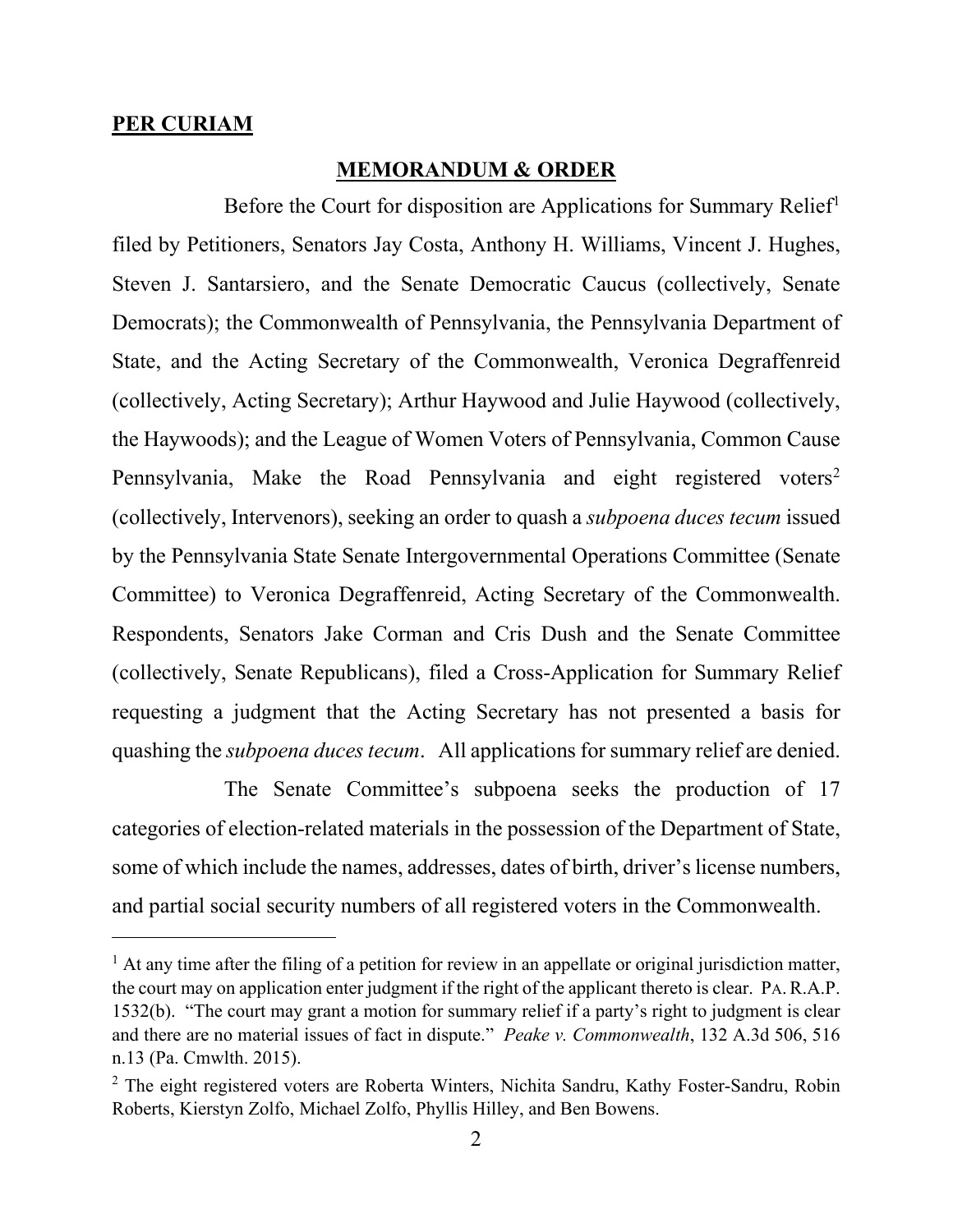The petitioning parties assert various reasons why the subpoena, or portions thereof, should be quashed. The Acting Secretary seeks the broadest relief, *i.e.*, that the subpoena be quashed in its entirety because it was not issued to advance a legitimate legislative purpose, and an investigation to improve Pennsylvania's election laws falls outside the bounds of the Senate Committee's purview.

"The power to investigate is an essential corollary of the power to legislate." *Commonwealth ex rel. Carcaci v. Brandamore*, 327 A.2d 1, 3 (Pa. 1974). "The scope of this power of inquiry extends to every proper subject of legislative action." *Id*. A function of legislative committees is to make recommendations to the legislature for remedial legislation and other appropriate action. *Lunderstadt v. Pennsylvania House of Representatives Select Committee*, 519 A.2d 408, 410 (Pa. 1986) (plurality opinion). Our Supreme Court has stated:

> The right to investigate in order to acquire factual knowledge concerning particular subjects which will, or may, aid the legislators in their efforts to determine if, or in what manner, they should exercise their powers, is an inherent right of a legislative body, ancillary to, but distinct from, such powers.

*McGinley v. Scott*, 164 A.2d 424, 429 (Pa. 1960). "Broad as it is, however, the legislature's investigative role, like any other governmental activity, is subject to the limitations placed by the Constitution on governmental encroachments on individual freedom and privacy." *Brandamore*, 327 A.2d at 4.

The General Assembly's power of inquiry extends to every proper subject of legislative action, including potential amendments to the Pennsylvania Election Code.<sup>[3](#page-2-0)</sup> Accordingly, the Court cannot conclude that the Acting Secretary has established a clear legal right to quash the subpoena on the theory that it furthers

<span id="page-2-0"></span><sup>3</sup> Act of June 3, 1937, P.L. 1333, *as amended*, 25 P.S. §§2600-3591.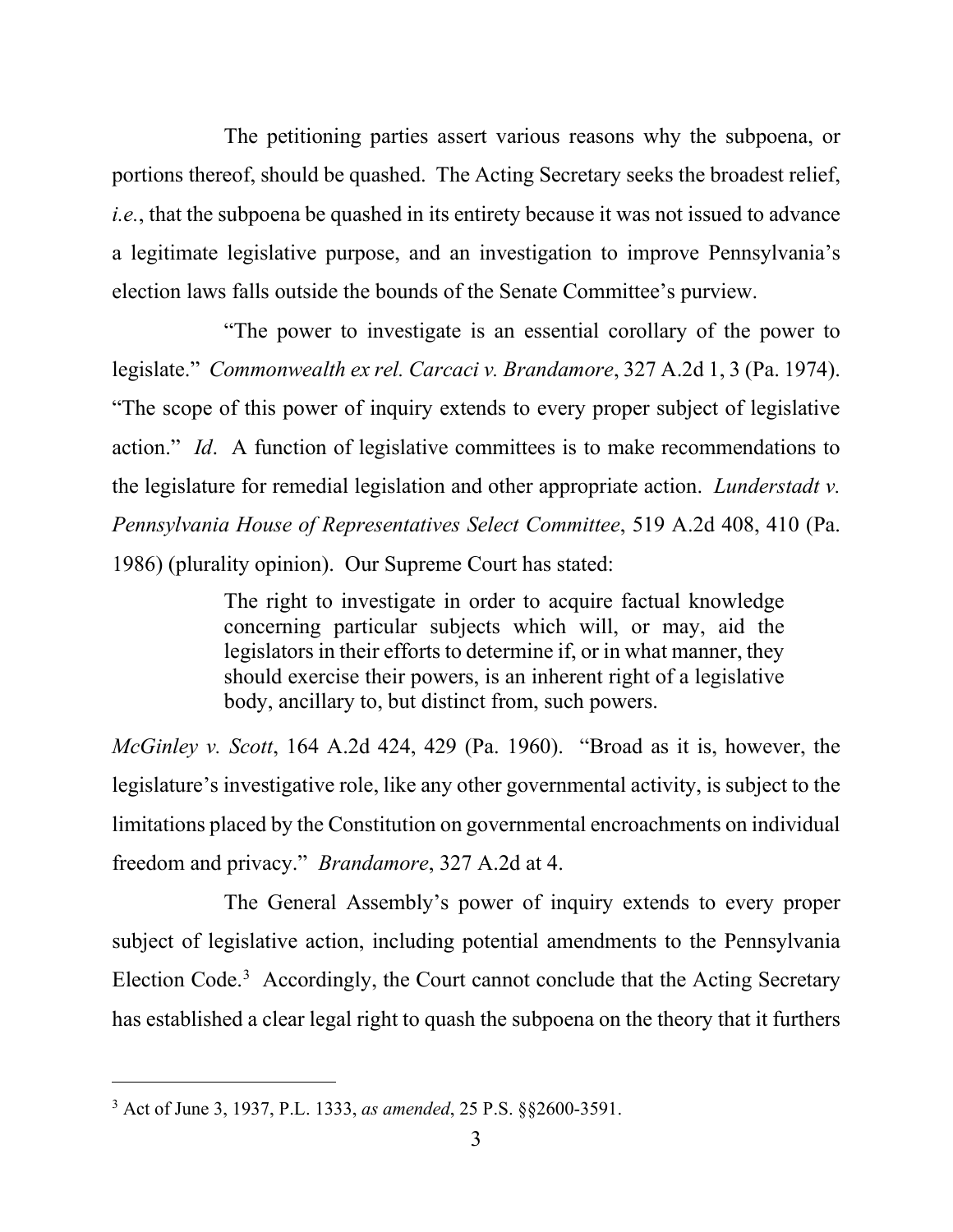no legitimate legislative purpose. To the extent she argues that the authority to investigate elections falls outside of the Senate Committee's assigned subject matter, we decline the Acting Secretary's invitation to interfere with internal Senate Rules and leave that matter to the legislature. *See Brandamore*, 327 A.2d at 4 (objections that committee's investigation might overlap with the work of other committees and commissions were for the legislature not the court).

The Acting Secretary acknowledges that "some of the information that the [s]ubpoena demands is available to everyone on the Department[ of State's] website, or through a Right-to-Know [Law]<sup>[[4](#page-3-0)]</sup> request." Acting Secretary's Brief at 30. In addition, the Election Code specifically classifies many of the subpoenaed records as "open to public inspection," including street lists (names and address of all registered electors), individual registered electors' inquiries (name, address, date of birth, and voting history), and official voter registration applications. 25 Pa. C.S. §§1207, 1403-1404. Other laws may permit similar disclosure.<sup>[5](#page-3-1)</sup> If the public may access the information sought in the subpoena, there is no reason the records cannot be provided to the Senate Committee.

The Acting Secretary also raises questions of national security, maintaining that compliance with the subpoena could result in the release of "critical infrastructure information"[6](#page-3-2) about Pennsylvania's election systems. Critical

<span id="page-3-0"></span><sup>4</sup> Act of February 14, 2008, P.L. 6, 65 P.S. §§67.101-67.3104.

<span id="page-3-1"></span><sup>5</sup> Senate Republicans point to The Administrative Code of 1929, Act of April 9, 1929, P.L. 177, *as amended*, 71 P.S. §§51-732, which requires the Department of State to permit "any committee of either branch of the General Assembly to inspect and examine the books, papers, records, and accounts, filed in the department, and to furnish such copies or abstracts therefrom, as may from time to time be required[.]" Section 802 of the Administrative Code, 71 P.S. §272(a).

<span id="page-3-2"></span><sup>6</sup> Critical infrastructure information is

information not customarily in the public domain and related to the security of critical infrastructure or protected systems--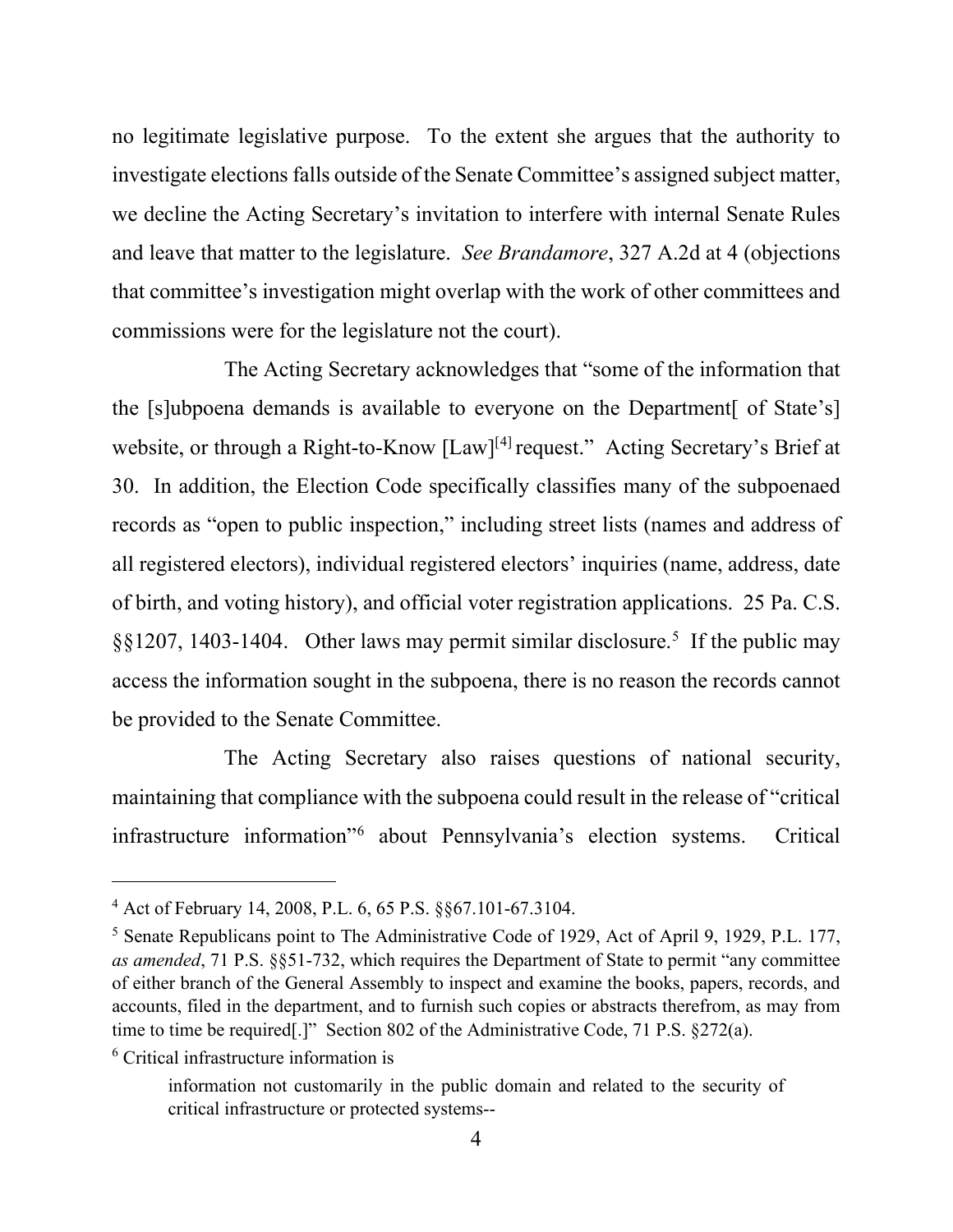infrastructure information, she argues, is protected from disclosure by federal law, 6 U.S.C. §§671-674, and may only "be accessed in accordance with strict safeguarding and handling requirements . . . ." Acting Secretary's Brief at 58. Senate Republicans rejoin that according to the Department of Homeland Security, the information requested by the subpoena can be provided by the Acting Secretary to other branches of Pennsylvania State government. Senate Republicans' Brief at 97-98. They further argue that the Acting Secretary does not understand the difference between critical infrastructure information and protected critical infrastructure information, which are treated differently under the relevant federal statutes.

There is a substantial factual question surrounding the federal protection requirements and the capability of the Senate Committee's contracted vendor, Envoy Sage, LLC, to protect the infrastructure information.<sup>[7](#page-4-0)</sup> This renders summary relief on this question inappropriate.

<sup>(</sup>A) actual, potential, or threatened interference with, attack on, compromise of, or incapacitation of critical infrastructure or protected systems by either physical or computer-based attack or other similar conduct (including the misuse of or unauthorized access to all types of communications and data transmission systems) that violates Federal, State, or local law, harms interstate commerce of the United States, or threatens public health or safety;

<sup>(</sup>B) the ability of any critical infrastructure or protected system to resist such interference, compromise, or incapacitation, including any planned or past assessment, projection, or estimate of the vulnerability of critical infrastructure or a protected system, including security testing, risk evaluation thereto, risk management planning, or risk audit; or

<sup>(</sup>C) any planned or past operational problem or solution regarding critical infrastructure or protected systems, including repair, recovery, reconstruction, insurance, or continuity, to the extent it is related to such interference, compromise, or incapacitation.

<sup>6</sup> U.S.C. §671.

<span id="page-4-0"></span> $<sup>7</sup>$  In their reply brief, Senate Republicans indicate that the Senate Committee recently contracted</sup> with Envoy Sage to aid the Committee in its use and review of the subpoenaed information. Senate Republicans' Reply Brief at 9-10.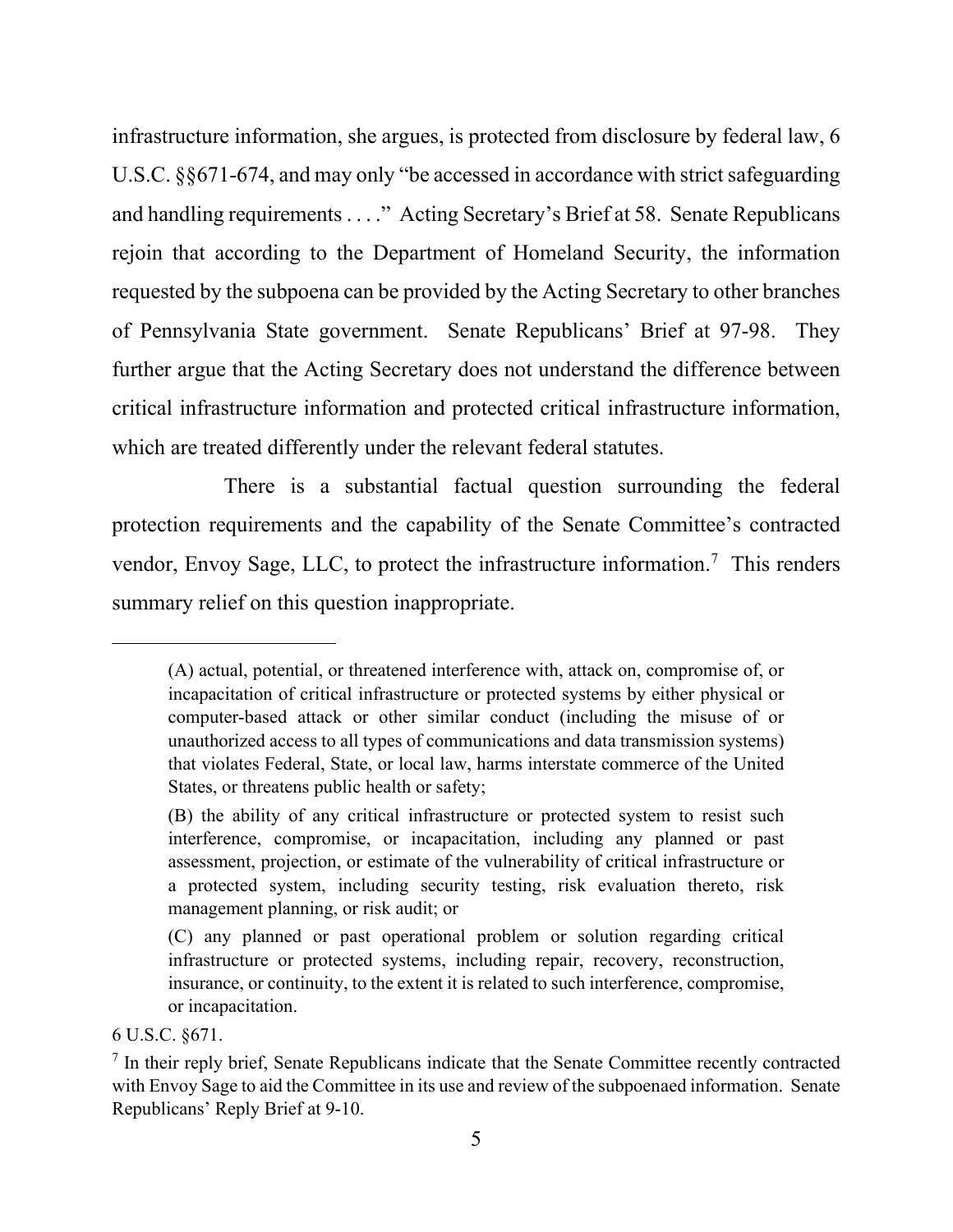The petitioning parties also assert that the production of documents containing drivers' license numbers and partial social security numbers violates individual voters' rights to privacy guaranteed by Article I, Section 1 of the Pennsylvania Constitution.<sup>[8](#page-5-0)</sup> PA. CONST. art. I, §1. Some petitioners maintain the act of transferring these documents from the Department of State to the Senate Committee offends this constitutional right; others maintain the privacy right will be violated when the Senate Committee provides this information to its third-party vendor for analysis. The Senate Republicans assert that the Senate Committee, as a co-equal branch of government, is entitled to any and all information held by the Acting Secretary. The privacy interests of voters are not implicated where the government obtains this information, noting that the Department of State and the Pennsylvania Department of Transportation, two executive branch agencies, hold this information. They also assert that the Senate Committee can establish protocols to prevent this voter information from being shared with any unauthorized person.

The Court concludes that none of the parties have established a clear right to relief given the outstanding issues of material fact surrounding the issue of maintaining the privacy of voter information and infrastructure. For these reasons, the Court issues the following Order:

<span id="page-5-0"></span><sup>&</sup>lt;sup>8</sup> Article I, Section 1 sets forth the inherent rights of mankind: "All men are born equally free and independent, and have certain inherent and indefeasible rights, among which are those of enjoying and defending life and liberty, of acquiring, possessing and protecting property and reputation, and of pursuing their own happiness." PA. CONST. art. I, §1. Our Supreme Court has held that the citizens of this Commonwealth, pursuant to Article I, Section 1 of the Pennsylvania Constitution, have a right to informational privacy, namely the right of an individual to control access to, and dissemination of, personal information about himself or herself. *Pennsylvania State Education Association v. Department of Community and Economic Development*, 148 A.3d 142 (Pa. 2016).